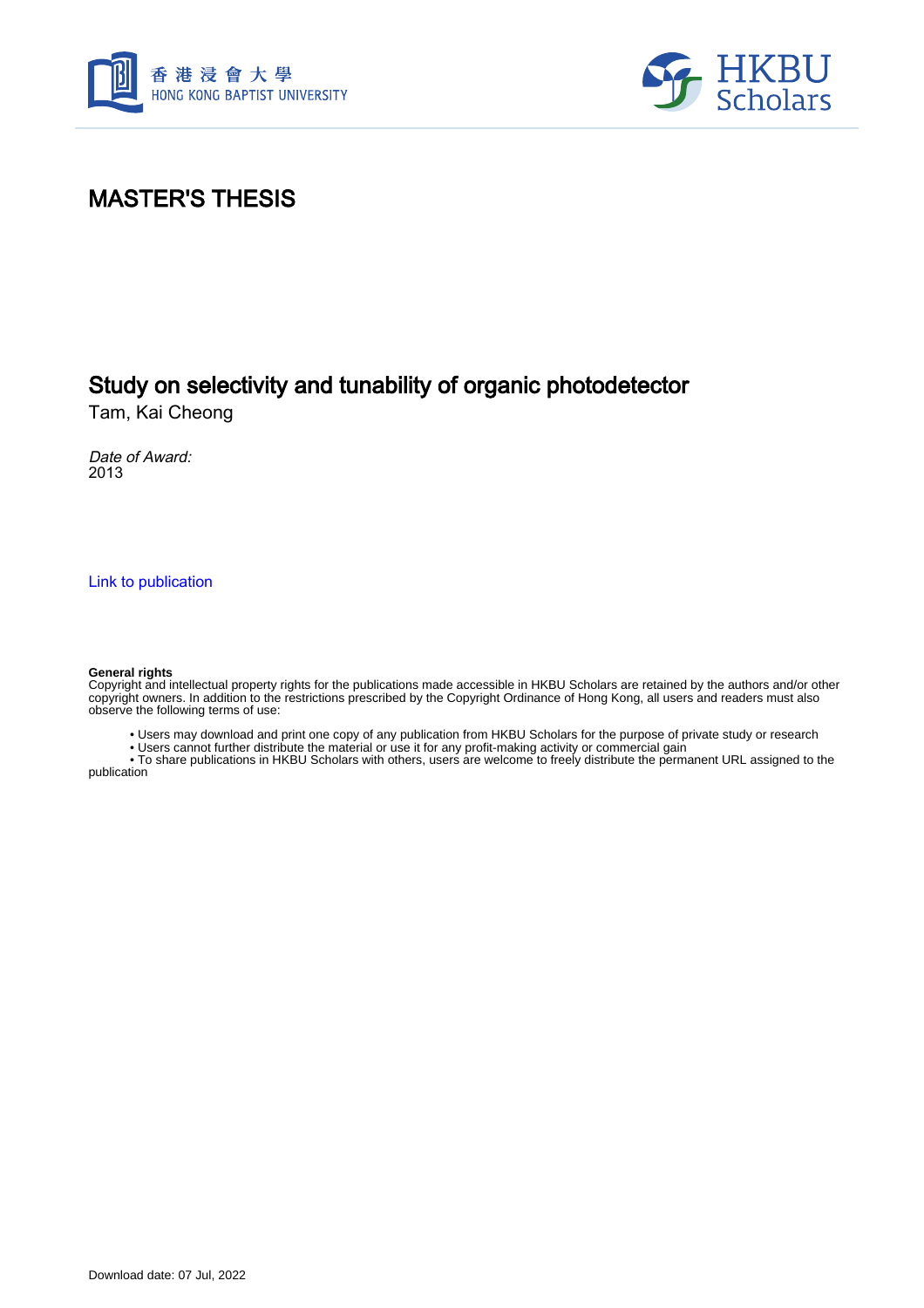# **Study on Selectivity and Tunability of Organic**

**Photodetector**

**TAM Kai Cheong**

# **A thesis submitted in partial fulfillment of the**

#### **requirements for the degree of**

## **Master of Philosophy**

## **Principal Supervisor: Prof. K. W. Cheah**

## **Hong Kong Baptist University**

**July 2013**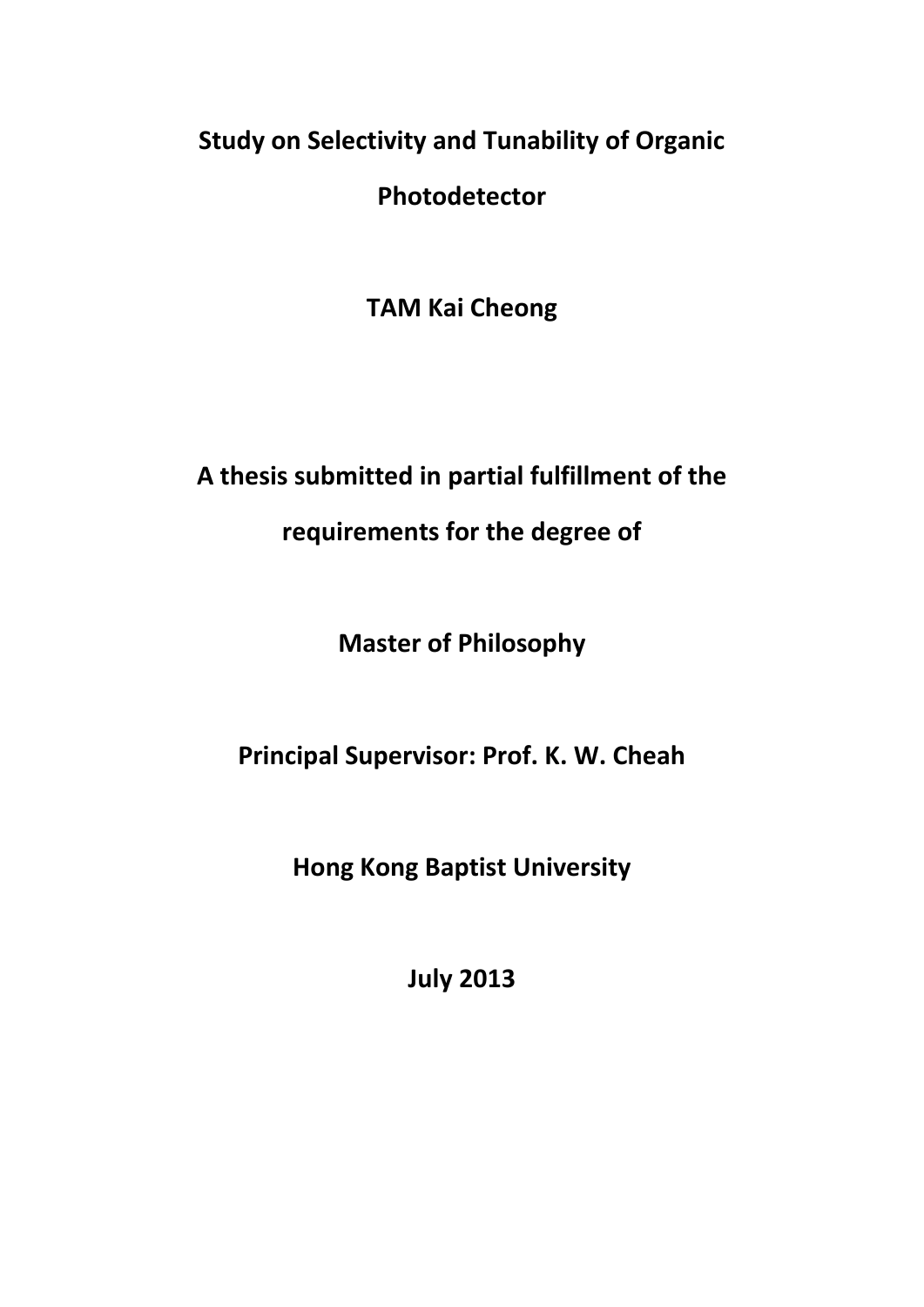#### **Abstract**

<span id="page-2-0"></span>The aim of this MPhil project was to undertake a systematic study to develop various techniques to improve the performance of solution processed organic photodetectors. Both empirical and theoretical approaches were employed to optimize the sensitivity of organic photodetector. Preliminary study on factors affecting device time response were also conducted indicating the stability, dynamic response and device structure are interrelated. The main focus of this project was on developing device structures that could tune the selectivity and sensitivity of organic phtodetectors.

An illustrative demonstration on the design and optimization process of incorporating an optical microcavity into the organic photodetector to tune the response spectrum as desired. Optimized device structures are fabricated with experimental results reveal that up to 8 times sensitivity enhancement was achieved as compared to the non cavity organic photodetector using the same blend system. Characteristic narrow peak shaped response spectra also demonstrated the strong spectral selectivity of OMPD compared to conventionally structured device. Electrical characterizations indicated all OMPDs to have comparable performance compared to other conventional device structures reported in the literature, confirming its usability.

ii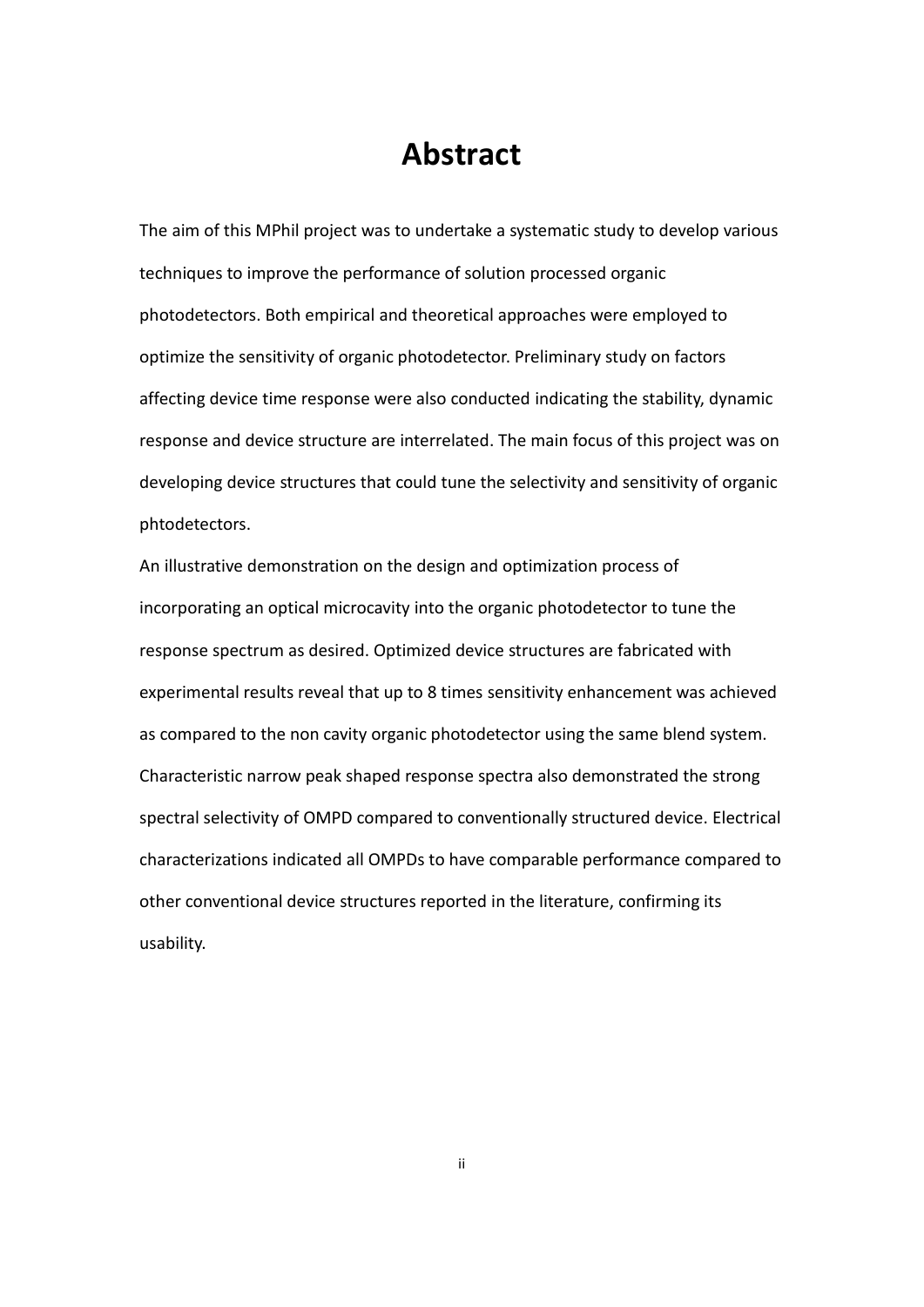# **Table of Contents**

<span id="page-3-0"></span>

| 1.4. |  |
|------|--|
| 1.5. |  |
|      |  |
| 2.1. |  |